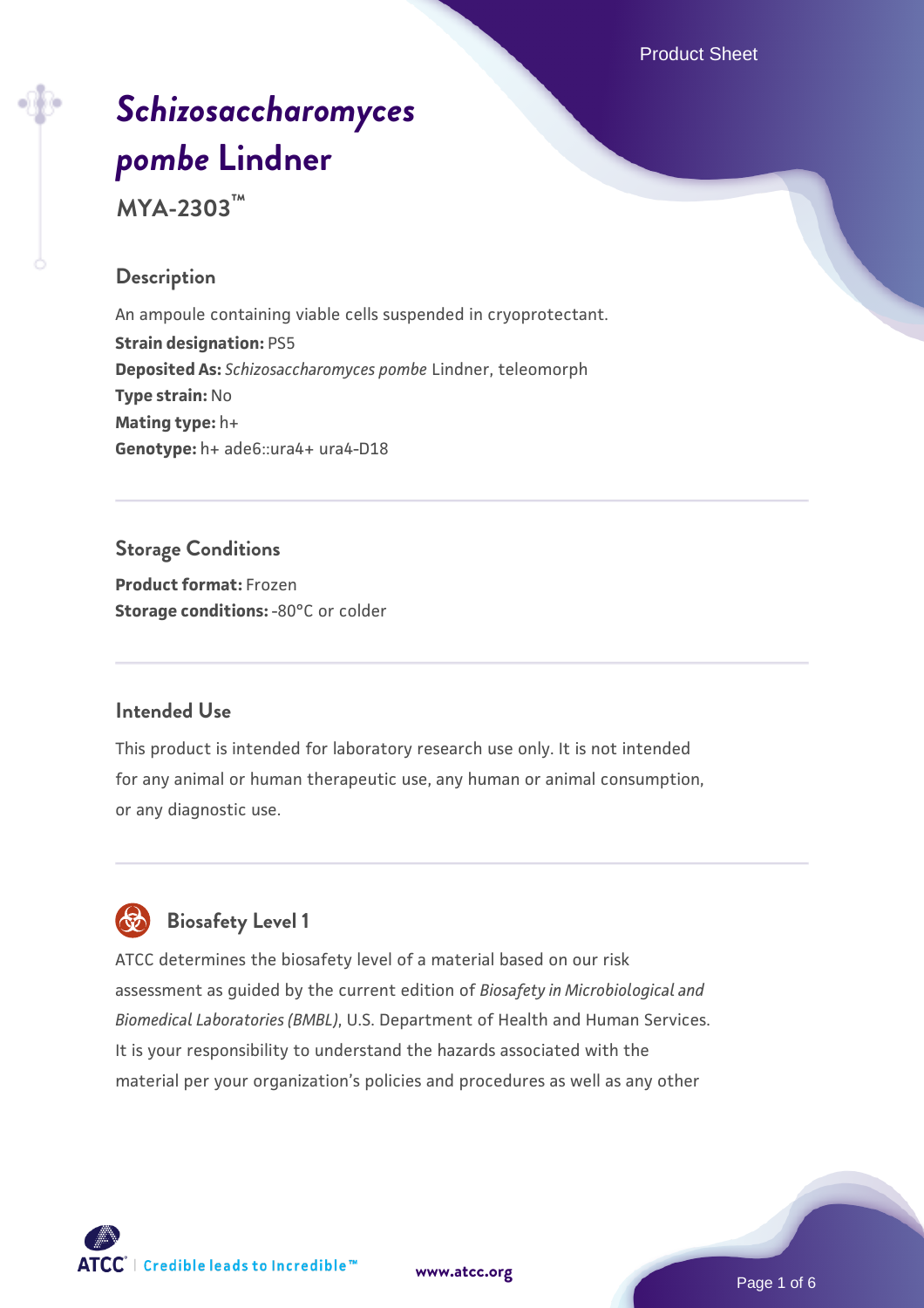applicable regulations as enforced by your local or national agencies.

ATCC highly recommends that appropriate personal protective equipment is always used when handling vials. For cultures that require storage in liquid nitrogen, it is important to note that some vials may leak when submersed in liquid nitrogen and will slowly fill with liquid nitrogen. Upon thawing, the conversion of the liquid nitrogen back to its gas phase may result in the vial exploding or blowing off its cap with dangerous force creating flying debris. Unless necessary, ATCC recommends that these cultures be stored in the vapor phase of liquid nitrogen rather than submersed in liquid nitrogen.

#### **Certificate of Analysis**

For batch-specific test results, refer to the applicable certificate of analysis that can be found at www.atcc.org.

#### **Growth Conditions**

**Medium:**  [ATCC Medium 1067: Yeast extract agar for Schizosaccharomyces](https://www.atcc.org/-/media/product-assets/documents/microbial-media-formulations/atcc-medium-1067.pdf?rev=a2c0da8c6b3c41e385f7db117142f7aa) **Temperature:** 25°C

#### **Handling Procedures**

**Frozen ampoules** packed in dry ice should either be thawed immediately or stored in liquid nitrogen. If liquid nitrogen storage facilities are not available, frozen ampoules may be stored at or below -70°C for approximately one week. **Do not under any circumstance store frozen ampoules at refrigerator**

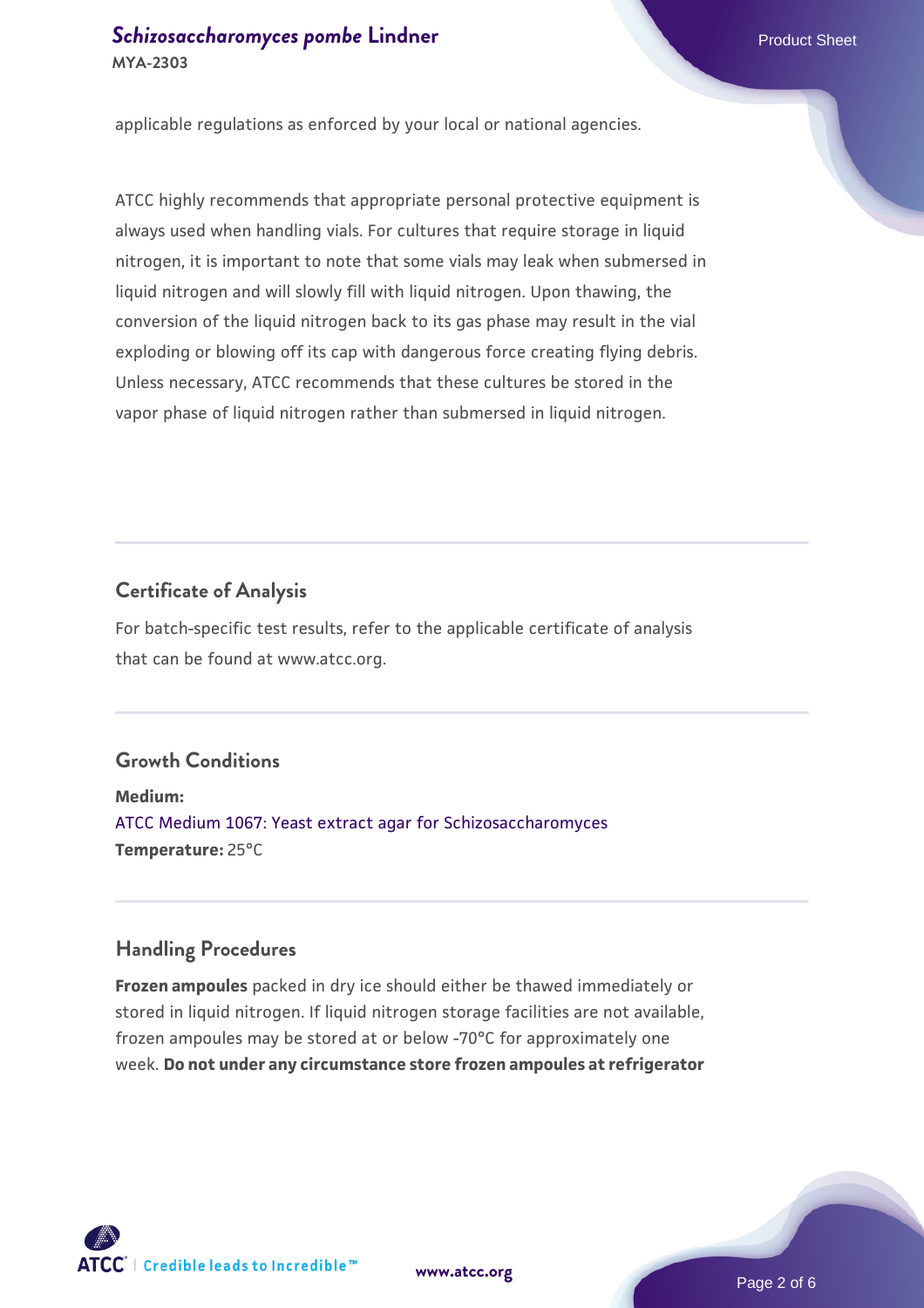#### **[Schizosaccharomyces pombe](https://www.atcc.org/products/mya-2303)** [Lindner](https://www.atcc.org/products/mya-2303) **Product Sheet** Product Sheet **MYA-2303**

**freezer temperatures (generally -20°C)**. Storage of frozen material at this temperature will result in the death of the culture.

- 1. To thaw a frozen ampoule, place in a **25°C to 30°C** water bath, until just thawed **(approximately 5 minutes)**. Immerse the ampoule just sufficient to cover the frozen material. Do not agitate the ampoule.
- 2. Immediately after thawing, wipe down ampoule with 70% ethanol and aseptically transfer at least 50 µL (or 2-3 agar cubes) of the content onto a plate or broth with medium recommended.
- 3. Incubate the inoculum/strain at the temperature and conditions recommended.
- 4. Inspect for growth of the inoculum/strain regularly for up to 4 weeks. The time necessary for significant growth will vary from strain to strain.

#### **Notes**

Additional information on this culture is available on the ATCC web site at [www.atcc.org.](http://www.atcc.org/)

## **Material Citation**

If use of this material results in a scientific publication, please cite the material in the following manner: *Schizosaccharomyces pombe* Lindner (ATCC MYA-2303)

## **References**

References and other information relating to this material are available at www.atcc.org.

#### **Warranty**

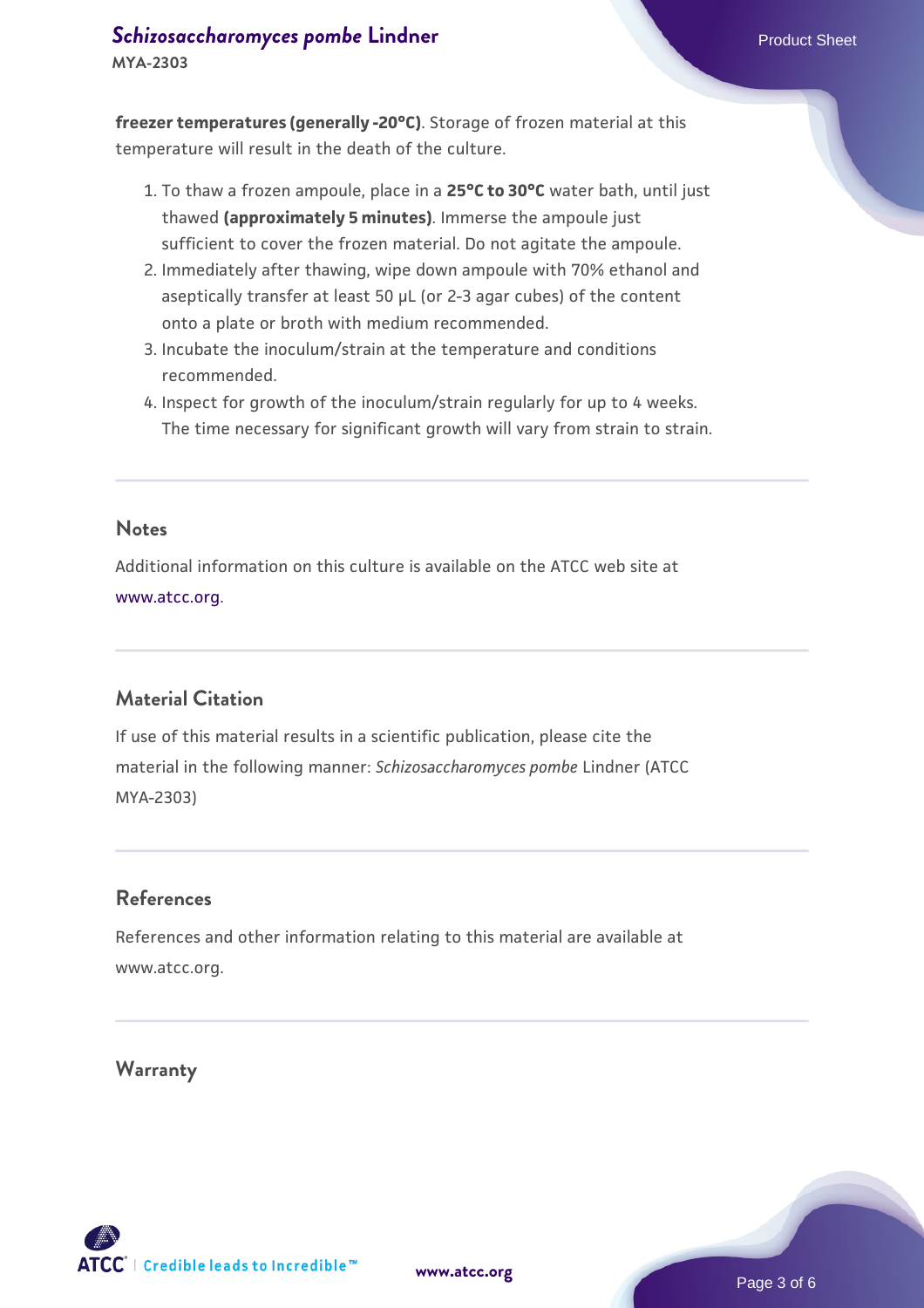## **[Schizosaccharomyces pombe](https://www.atcc.org/products/mya-2303)** [Lindner](https://www.atcc.org/products/mya-2303) **Product Sheet** Product Sheet **MYA-2303**

The product is provided 'AS IS' and the viability of ATCC® products is warranted for 30 days from the date of shipment, provided that the customer has stored and handled the product according to the information included on the product information sheet, website, and Certificate of Analysis. For living cultures, ATCC lists the media formulation and reagents that have been found to be effective for the product. While other unspecified media and reagents may also produce satisfactory results, a change in the ATCC and/or depositor-recommended protocols may affect the recovery, growth, and/or function of the product. If an alternative medium formulation or reagent is used, the ATCC warranty for viability is no longer valid. Except as expressly set forth herein, no other warranties of any kind are provided, express or implied, including, but not limited to, any implied warranties of merchantability, fitness for a particular purpose, manufacture according to cGMP standards, typicality, safety, accuracy, and/or noninfringement.

#### **Disclaimers**

This product is intended for laboratory research use only. It is not intended for any animal or human therapeutic use, any human or animal consumption, or any diagnostic use. Any proposed commercial use is prohibited without a license from ATCC.

While ATCC uses reasonable efforts to include accurate and up-to-date information on this product sheet, ATCC makes no warranties or representations as to its accuracy. Citations from scientific literature and patents are provided for informational purposes only. ATCC does not warrant that such information has been confirmed to be accurate or complete and the customer bears the sole responsibility of confirming the accuracy and completeness of any such information.

This product is sent on the condition that the customer is responsible for and assumes all risk and responsibility in connection with the receipt, handling, storage, disposal, and use of the ATCC product including without limitation



**[www.atcc.org](http://www.atcc.org)**

Page 4 of 6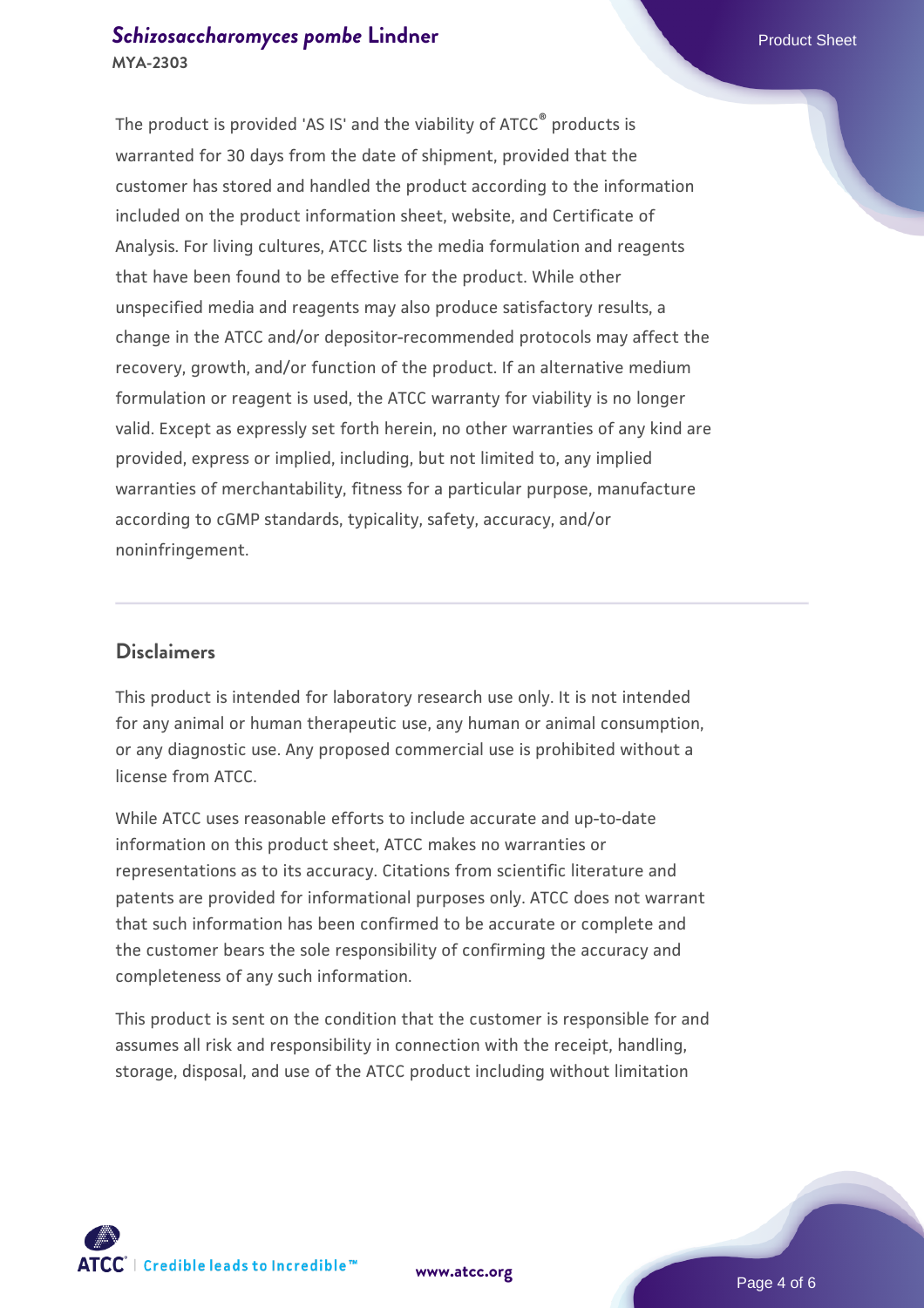taking all appropriate safety and handling precautions to minimize health or environmental risk. As a condition of receiving the material, the customer agrees that any activity undertaken with the ATCC product and any progeny or modifications will be conducted in compliance with all applicable laws, regulations, and guidelines. This product is provided 'AS IS' with no representations or warranties whatsoever except as expressly set forth herein and in no event shall ATCC, its parents, subsidiaries, directors, officers, agents, employees, assigns, successors, and affiliates be liable for indirect, special, incidental, or consequential damages of any kind in connection with or arising out of the customer's use of the product. While reasonable effort is made to ensure authenticity and reliability of materials on deposit, ATCC is not liable for damages arising from the misidentification or misrepresentation of such materials.

Please see the material transfer agreement (MTA) for further details regarding the use of this product. The MTA is available at www.atcc.org.

## **Copyright and Trademark Information**

© ATCC 2021. All rights reserved.

ATCC is a registered trademark of the American Type Culture Collection.

#### **Revision**

This information on this document was last updated on 2021-05-20

## **Contact Information**

ATCC 10801 University Boulevard Manassas, VA 20110-2209 USA